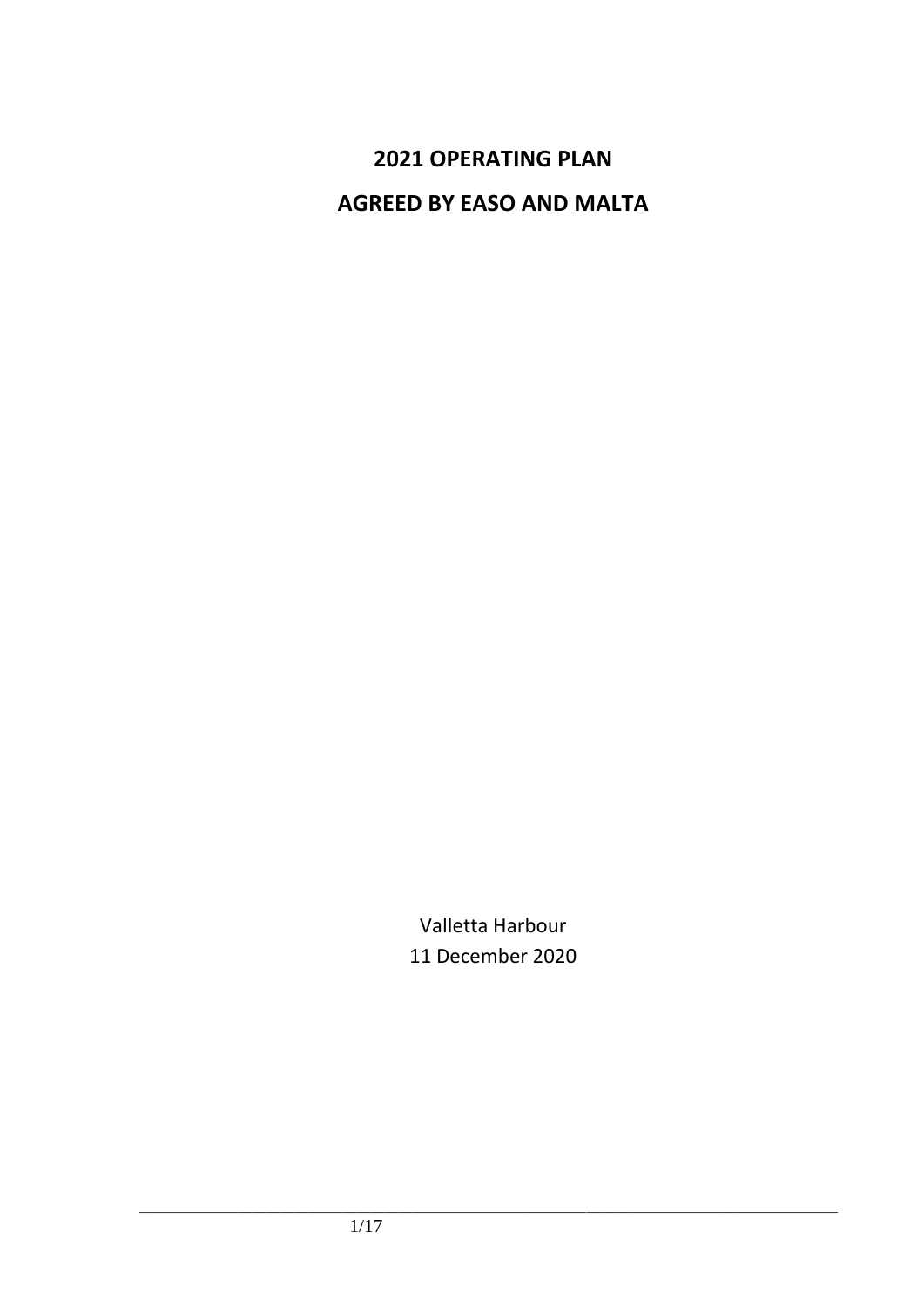The Executive Director of the European Asylum Support Office (hereinafter 'EASO')

and

The Permanent Secretary of the Ministry for Home Affairs, National Security and Law Enforcement of the Republic of Malta (hereinafter 'MHSE')

Having regard to Regulation (EU) No 439/2010 of the European Parliament and of the Council of 19 May 2010 establishing a European Asylum Support Office<sup>1</sup> (hereinafter referred to as 'EASO Founding Regulation'), and in particular Article 2, 8, 10 and 13 to 23 thereof;

Hereby agree on the Operating Plan (hereinafter 'the Plan') for the provision of scientific, technical and operational assistance to Malta from 1 January until 31 December 2021.

Any amendments or adaptations of this Plan shall be agreed between the Parties in writing.

EASO shall share a copy of the Plan with the Members of the EASO Management Board for information.

The Plan enters into force on the date after the Plan has been signed by both Parties.

Valletta Harbour

11 December 2020

Executive Director of the European Asylum Support **Office** 

Permanent Secretary Ministry for Home Affairs, National Security and Law Enforcement of the Republic of Malta

Nina Gregori **Kevin Mahoney** 

<sup>1</sup>OJ L 132, 29.5.2010, p. 11-28.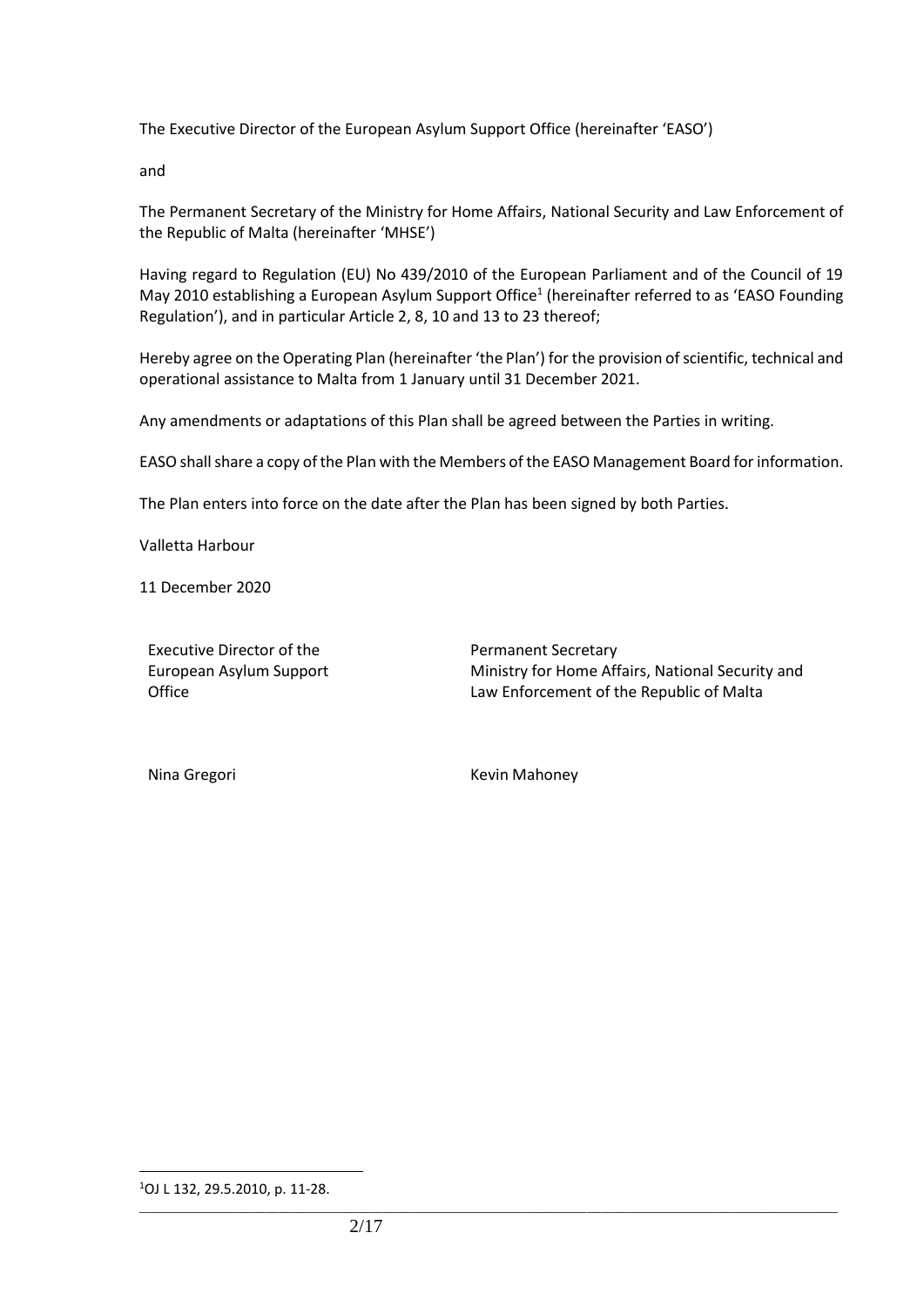# **1 INTRODUCTION**

The Plan addresses the operational needs of Member States under particular pressure that have requested support from EASO. Such Plan gives directions on the delivery of EASO's technical and operational assistance and the deployment of Asylum Support Teams.

This Plan is formally agreed with the authorities of Malta (hereinafter 'Host Member State').

# **2 LEGAL FRAMEWORK**

#### **2.1 General legal basis for the Plan as per EASO Founding Regulation**

The EASO Founding Regulation, in particular Article 2 (2) and (3), (4) and (5) thereof, foresees that EASO shall provide effective operational support to Member States subject to particular pressure on their asylum systems, drawing upon all useful resources at its disposal, which may include the coordination of resources provided by the Member States, as well as technical assistance in regard to the policy and legislation of the EU in all areas having a direct or indirect impact on asylum.

The definition of particular pressure on the asylum and reception system is laid down in Article 8 of the EASO Founding Regulation.

EASO may support the Member State by coordinating action to help facilitate an initial analysis of asylum applications under examination by the competent national authorities (Article 10(a)), action designed to ensure that appropriate reception facilities can be made available by the Member States, in particular emergency accommodation, transport and medical assistance (Article 10(b), and other technical and operational assistance through the deployment of asylum support teams (Article 10(c)).

The operating arrangements of the deployment of the asylum support teams are governed by Chapter 3 of the EASO Founding Regulation, and more in particular Articles 13 to 23.

#### **2.2 Legal framework applicable to the Plan**

EASO activities performed in the context of the support and technical assistance as identified in the Plan herewith are in principle governed by EU law, complemented, where appropriate, by the national law of the host Member State. This includes, inter-alia, the safety and security of persons and assets participating in those EASO activities.

#### **2.3 Lawfulness and Respect for Fundamental Rights**

This Plan shall be implemented by the Parties in full compliance with the applicable law, as indicated in Section 2.2 of the Plan, and with full respects to human dignity. This includes, inter alia, the Charter of Fundamental Rights of the European Union, as well as the Convention Relating to the Status of refuges of 1951.

Any person contributing to EASO operational support activities and taking part in the implementation of Plan shall respect the applicable International law, European Union law and the national law of the Host Member State. They shall maintain the highest standards of integrity and ethical conduct, professionalism, respect and promotion of fundamental rights and international protection.

They are to act responsibly and proportionally to current objectives. Whilst carrying out supporting functions, all personnel must not discriminate persons on grounds of sex, race, religion, ethnic origin, age or sexual orientation. All persons are expected to treat every person with courtesy, respect and due consideration for the nature of any legitimate activity in which they are engaged. To perform their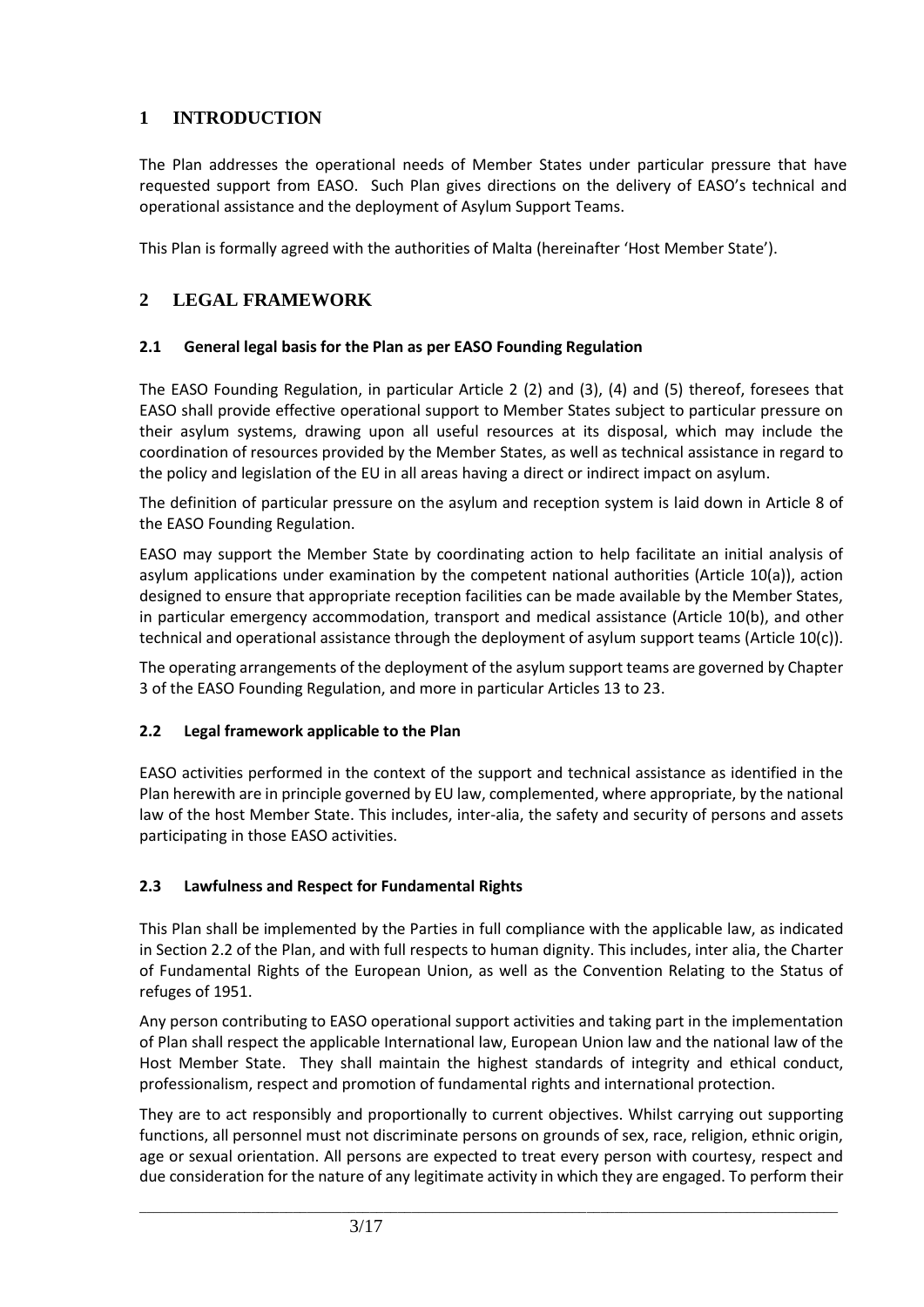duties properly, they shall serve the public interest and refrain from any activities which could undermine or compromise their independence and the appropriate performance of their duties.

During the implementation of this Plan, all personnel must apply a zero-tolerance attitude with respect to the infringement of fundamental human rights.

This obligation is particularly important when dealing with persons who are in need of international protection. To that end, participants in EASO operational support under this Plan shall comply and act in accordance with the 'EASO Code of Conduct for persons participating in EASO operational support activities'.

A declaration on the compliance with the EASO Code of Conduct constitutes Annex I to the Plan.

EASO may temporarily suspend the implementation of the Plan in cases of severe violations of the applicable law, especially the Fundamental Rights.

#### **2.4 Confidentiality, Public Access to Documents and Data Protection**

Without prejudice to the public right of access to documents, as laid down in Regulation (EC)  $1049/2001<sup>2</sup>$  and the EASO implementing rules on access to documents<sup>3</sup>, all versions of this document shall be made available to the competent authorities in each EU Member State, as well as the associate countries, Iceland, Liechtenstein, Norway and Switzerland.

This Plan shall be made publicly available once it has been signed by EASO and the Host Member State.

EASO and the Host Member State shall consult each other on any requests for public access to documents relating to this Plan (for instance concerning its evaluation) and treat such requests in accordance with Regulation (EC) 1049/2001 or the respective national law, whichever is applicable.

Personal data will be processed in accordance with Regulation (EC) 2018/1725 of the European Parliament and of the Council of 23 October 2018 on the protection of natural persons with regard to the processing of personal data by the Union institutions, bodies, offices and agencies and on the free movement of such data. The current plan also takes into account the General Data Protection Regulation as updated in May 2018<sup>4</sup> with a Corrigendum to the 2016/679 Regulation on the protection of natural persons with regard to the processing of personal data and on the free movement of such data, and repealing Directive 95/46/EC (Data Protection Directive), which is applicable to stakeholders at national level.

Whenever personal data is processed by the EASO within the activities agreed in the current Plan, EASO will act as data processor on behalf of the competent authorities of the Host Member State, following the applicable EU and national laws and regulations, as well as the instructions received from the Host Member State as the data controller.

In order to perform their tasks in accordance with this Plan, participants to activities under this Plan are only allowed to access the data bases mentioned below, under point 5.6 Conditions of Deployment.

EASO will implement the necessary technical and organisational measures to ensure the security and confidentiality of the personal data it processes taking into account possible additional instructions received from the Host Member State. This is to prevent any unauthorised disclosure of or access to this information.

<sup>2</sup> Regulation (EC) 1049/2001 of the European Parliament and of the Council of 30 May 2001, regarding public access to European Parliament, Council and Commission documents

<sup>&</sup>lt;sup>3</sup> Decision No. 6 of the Management Board of EASO of 20 September 2011 laying down practical arrangements regarding public access to the documents of EASO

<sup>4</sup> Corrigendum, OJ L 127, 23.5.2018, p. 2 ((EU) 2016/679)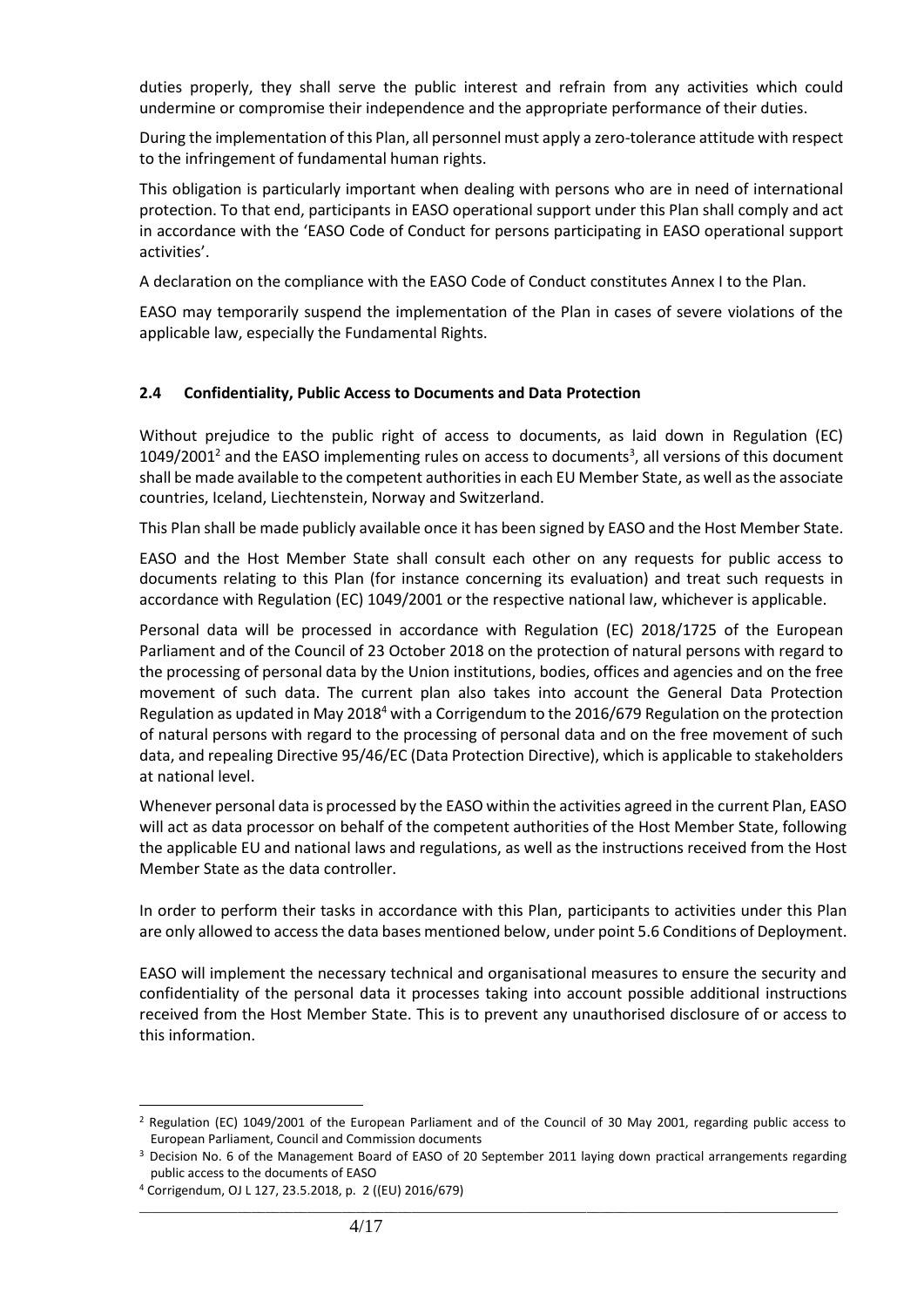Malta agrees that any personal data obtained in the course of the implementation of the Plan and by any EASO personnel working on behalf of the Member State authorities can be processed in the EASO IT systems, including cloud-based systems, exclusively under the instructions of the Member State and until an alternative system exists that can substitute the processing system used by EASO.

Malta also agrees to indicate a contact point in view of its role as a data controller for any data processed by EASO on behalf of Malta.

# **3 OPERATIONAL SITUATION AND NEEDS ASSESSMENT**

The total number of arrivals to Malta in the first 8 months of 2020 was 2 162, compared to 2 425 in the same period in 2019 according to statistical data from Maltese authorities. Considering the global impact of COVID-19 in terms of mobility restrictions from mid-March onwards, migratory pressure to Malta can still be considered high.

In comparison with arrivals, some 1 406 applications were lodged in Malta between January and August 2020. The gap between these two indicators indicates the existence of a certain backlog in the registrations of asylum applications, as confirmed by the Maltese authorities. As of 31/10/2020, about 1350 persons were awaiting the registration of their asylum applications.

The majority of persons in reception in Malta were applicants for international protection, and more than half (52%) did not require accommodation support in cash or kind (total being 5620 persons). At the end of August 121 UAMs were reported in reception, mainly Sudanese, Somali, Guinean and Ivorian nationals. Based on available information, the "occupancy rate" was about 94 % at the end of August 2020, with Sudan, Eritrea, Somalia, Côte d'Ivoire and Nigeria as the main nationalities of occupants.

Concerning pending cases, in August 2020 there were 3 961 cases awaiting first-instance decision, with more than 4 out of 5 (83%) cases pending for more than 6 months and every 2 out of 5 (43%) applicants awaiting a first-instance decision on their case was a national of Sudan, Syria or Libya. The share of implicit withdrawals reached a fifth (20%) of all decisions in the first eight months of 2020.<sup>5</sup>

Based on the above and on consultations with stakeholders, EASO and the Maltese authorities have identified the following priority needs to be addressed in the Malta Operating Plan 2021:

1: Improved access to asylum procedure in Malta and increased capacity to manage the asylum backlog at first instance determination;

2. Enhanced capacity of the Maltese authorities to implement reception standards in line with CEAS

In addition to the two priority areas described above, EASO will also offer support on a certain number of cross-cutting areas such as information provision, interpretation, training, IT related projects, logistics, building on the support provided in 2020 or establishing new cooperation avenues.

# **4 IMPLEMENTATION**

#### **4.1 Implementation Period**

The implementation period of this Plan is from 1 January 2021 until 31 December 2021.

#### **4.2 Non-substantial changes during implementation**

\_\_\_\_\_\_\_\_\_\_\_\_\_\_\_\_\_\_\_\_\_\_\_\_\_\_\_\_\_\_\_\_\_\_\_\_\_\_\_\_\_\_\_\_\_\_\_\_\_\_\_\_\_\_\_\_\_\_\_\_\_\_\_\_\_\_\_\_\_\_\_\_\_\_\_\_\_\_\_\_\_\_\_\_\_\_\_\_\_\_\_\_\_\_\_\_\_\_\_\_ <sup>5</sup> These were older cases originating in 2018 and 2019. It is also likely that a number of them have left the territory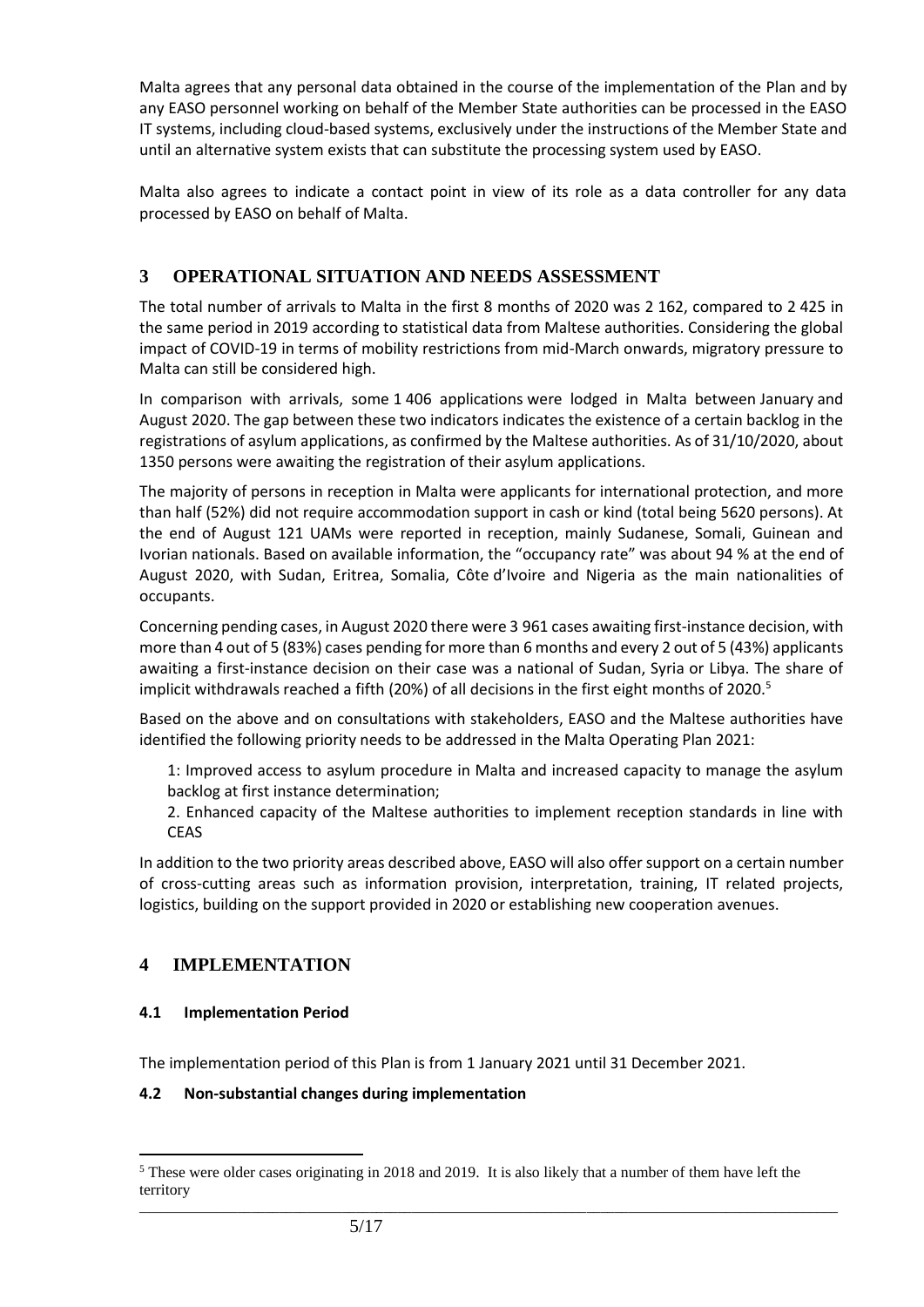The Plan aims to provide effective and flexible support to the identified needs of the Host Member State. Therefore, the foreseen activities are implemented in consideration of the changing circumstances which may occur in the international protection and reception systems in the Member States or on the ground, as well as in the context of the availability of financial resources and experts.

The implementation of measures and tasks foreseen in the Plan may be subject to non-substantial changes that may be accommodated within the objectives of a measure, so long as they do not affect the overall budget, do not require an amendment to or adaptation of the Plan, and that the Host Member State is timely informed in writing.

#### **4.3 Amendments to the Plan**

Any changes that prove to require an amendment to or adaptation of the Plan, shall gain written agreement of both the Executive Director of EASO and the [Member State] in line with Article 18(2) of the EASO Founding Regulation.

# **5 COORDINATION STRUCTURE**

This chapter of the Plan describes the various conditions for and aspects of support to the authorities of the Host Member State in the field of international protection and reception.

EASO will provide technical support to experts participating in this Plan with the aim of ensuring that all deliverables make good use of the expertise and information already available to EASO. All rights in any writings or other work produced by Asylum Support Teams shall be the property of EASO and/or the European Union, where such writings or work relate to activities undertaken in the context of this Plan. EASO and/or the Union acquires irrevocably ownership of the results and of all intellectual property rights, such as copyright and any other intellectual or industrial property rights, on the materials produced specifically for EASO under the Plan and incorporated in such works, without prejudice, however, to the specific rules concerning pre-existing rights on pre-existing materials or other detailed rules contained in Framework Contracts concluded by EASO for purposes related to the implementation of this Plan. Selected deliverables developed under this Plan may be published.

#### **5.1 Main National Partners**

| Organisation                                                           | <b>Responsibilities</b>                                                                        |
|------------------------------------------------------------------------|------------------------------------------------------------------------------------------------|
| Ministry for Home Affairs,<br>National Security and Law<br>Enforcement | Immigration management                                                                         |
| International<br>Protection<br>Agency (IPA)                            | Access to international protection determination procedure and<br>first instance determination |
| Agency for the Welfare of<br>Asylum Seekers (AWAS)                     | Management of the reception system and services related to the<br>welfare of asylum seekers    |
| The Principal Immigration<br>Officer, Police                           | Authority responsible for issuing detention decisions                                          |
| <b>Detention Services</b>                                              | Management of the initial reception facilities in Safi and Hal Far<br><b>Barracks</b>          |

\_\_\_\_\_\_\_\_\_\_\_\_\_\_\_\_\_\_\_\_\_\_\_\_\_\_\_\_\_\_\_\_\_\_\_\_\_\_\_\_\_\_\_\_\_\_\_\_\_\_\_\_\_\_\_\_\_\_\_\_\_\_\_\_\_\_\_\_\_\_\_\_\_\_\_\_\_\_\_\_\_\_\_\_\_\_\_\_\_\_\_\_\_\_\_\_\_\_\_\_

The Host Member State's main partners involved in this Plan are the following.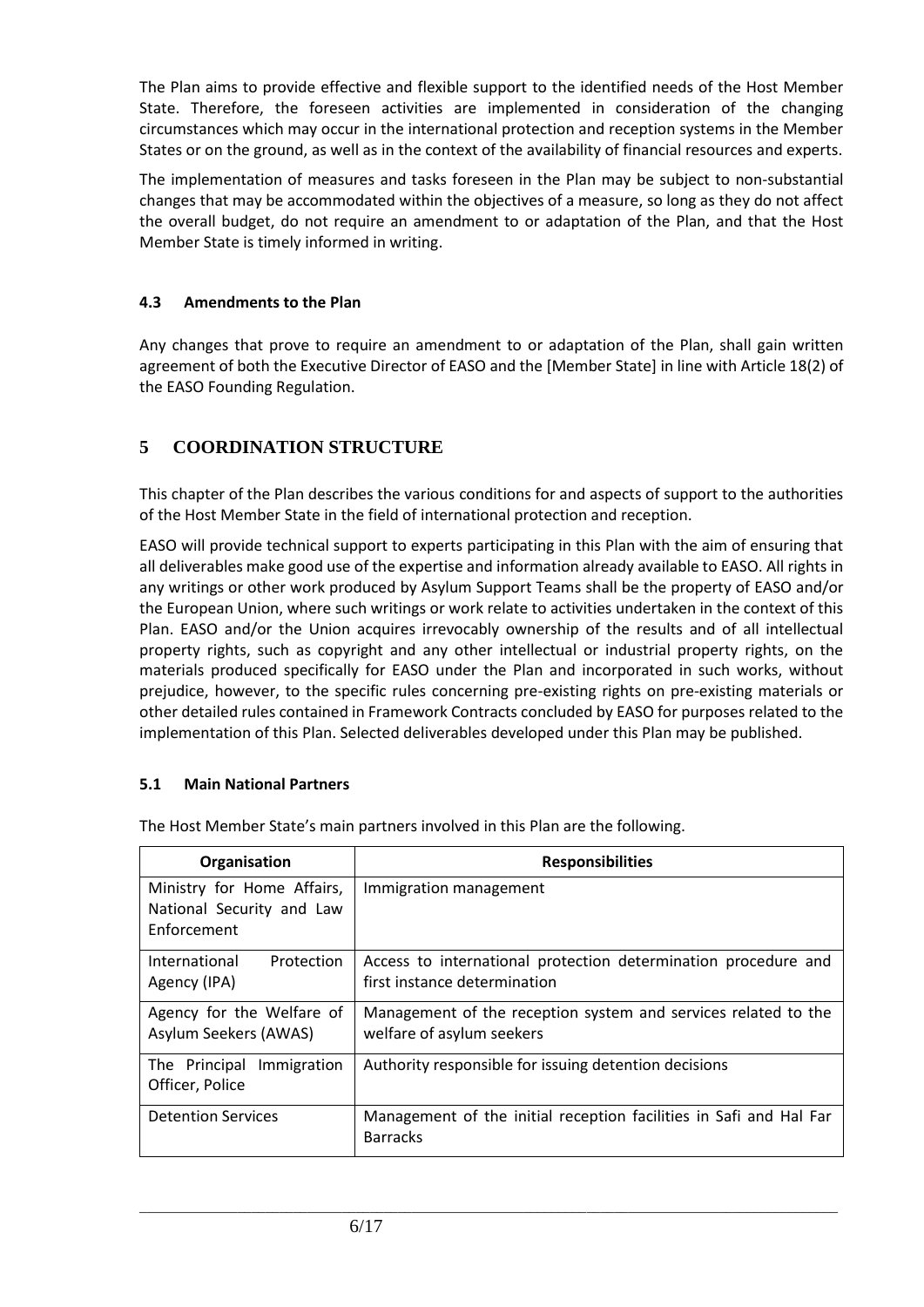#### **5.2 Composition of Asylum Support Teams**

The Asylum Support Teams may consist of the following resources, being members of the Asylum Support Teams:

(a) Member States experts, i.e. experts made available through contributions to the Asylum Intervention Pool by EU Member States via national expert pools on the basis of defined profiles, in accordance with Article 15 of the EASO Founding Regulation;

(b) Associate Countries experts, i.e. experts made available through contributions to the Asylum Intervention Pool by associate countries referred to in Article 49 of the EASO Founding Regulation, with which the European Union has an arrangement in place on the modalities of its participation in EASO's work. Currently such arrangements have been concluded with the Kingdom of Norway, the Principality of Liechtenstein, the Swiss Confederation, and the Republic of Iceland;

(c) Individual experts, i.e. experts made available through contributions to the Asylum Intervention Pool by EU Member States via national expert pools on the basis of defined profiles, in accordance with Article 15 of the EASO Founding Regulation, but whereby the Member State does not have an employment relationship with the individual expert;

(d) EASO staff members, i.e. statutory staff employed by the Agency (temporary and contract staff) subject to the Staff Regulations of Officials and the Conditions of Employment of Other Servants of the European Union<sup>6</sup>.

(e) Seconded National Experts (SNEs), i.e. experts employed by a national, regional or local public administration of an EU Member State or an associate country or by a public inter-governmental organisation and seconded to the Agency<sup>7</sup> for the provision of support to its operational activities;

(f) Experts on contract, i.e. individuals providing services in relation to the Plan upon conclusion of a public contract between the Agency and the legal entity with which these individuals have an employment and/or contractual relationship, including temporary agency workers.]

The implementation of the Plan shall be based on the common understanding that the provision of resources, other than EASO (statutory) staff, to be deployed for the purposes described above can under no circumstances lead *per se* to the establishment of an employment relationship between EASO and the members of the Asylum Support Teams, nor, in the case of embedded experts on contract, between these experts and the national authorities to which they may be assigned as per the embedded model described below. Throughout the duration of the deployment of the Asylum Support Teams in the activities undertaken in the context of the present Plan, the employer of the Asylum Support Teams members is and remains their employer.

#### **5.3 The embedded model**

The notion of the 'embedded model' represents an integrated approach to the implementation of the Plan, applicable exclusively with regard to experts on contract. In accordance with this model, experts on contract who are supplied by their employer (e.g. temporary-work agency) to be deployed as Asylum Support Team members, are embedded within the structure of the respective national authorities to ensure utmost efficiency, quality and sustainability of the anticipated results. In practice,

<sup>&</sup>lt;sup>6</sup> As laid down by Council Regulation (EEC, Euratom, ECSC) No 259/68, OJ L 56, 4.3.1968, p.1.

\_\_\_\_\_\_\_\_\_\_\_\_\_\_\_\_\_\_\_\_\_\_\_\_\_\_\_\_\_\_\_\_\_\_\_\_\_\_\_\_\_\_\_\_\_\_\_\_\_\_\_\_\_\_\_\_\_\_\_\_\_\_\_\_\_\_\_\_\_\_\_\_\_\_\_\_\_\_\_\_\_\_\_\_\_\_\_\_\_\_\_\_\_\_\_\_\_\_\_\_ <sup>7</sup> By virtue of Decision No 01 of the Management Board of EASO of 25 November 2010 laying down rules on the secondment of national experts (SNE) to the European Asylum Support Office (ref. number: EASO/MB/2010/03).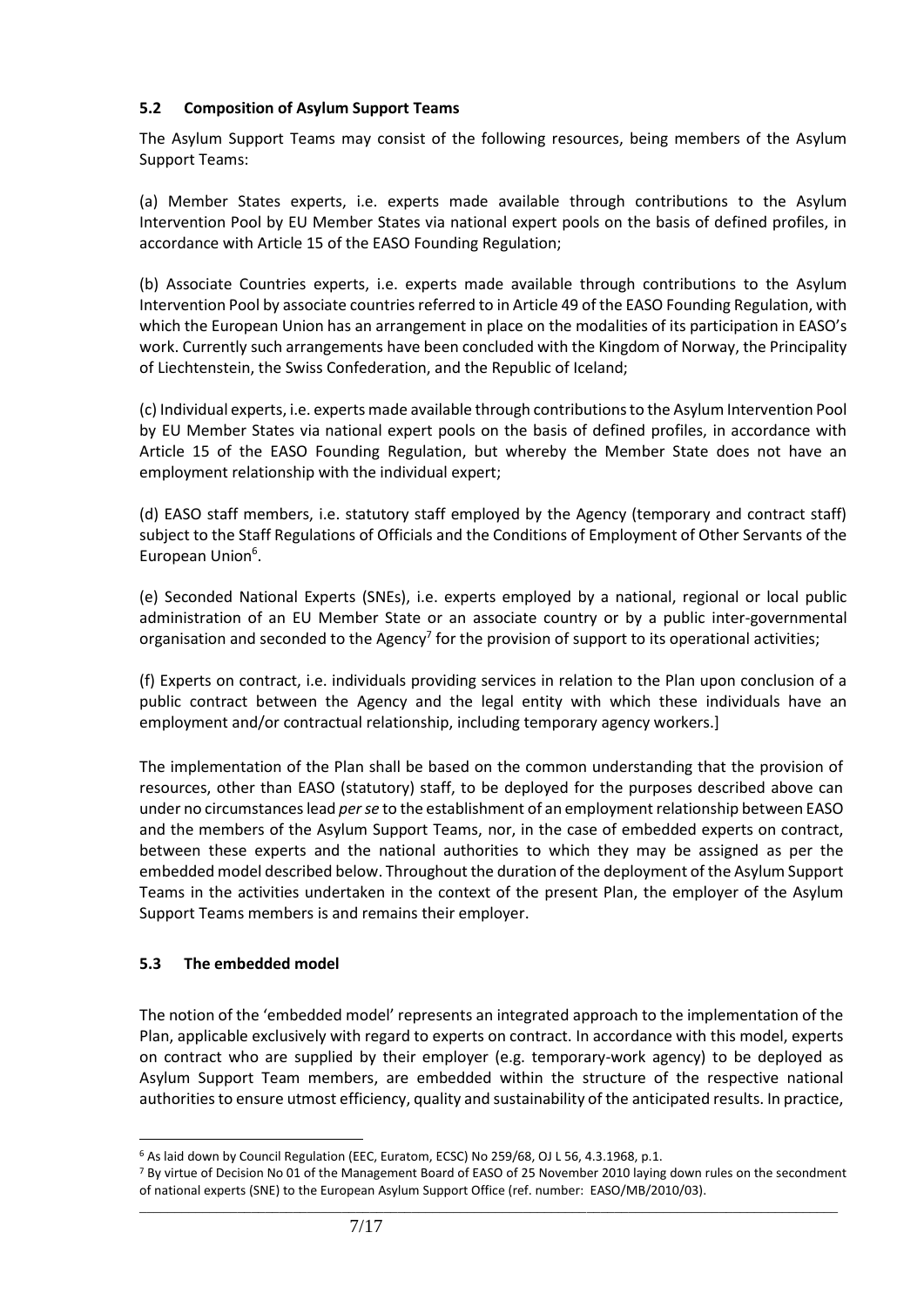those experts on contract are seconded by EASO to national authorities of the Host Member State and therefore perform their assignment(s) on the premises of the relevant national authorities (e.g. the National Asylum Service).

In such cases, a coordination mechanism shall be agreed by Parties to oversee both the overall implementation of the Plan at national level and its implementation at local level (i.e. in the respective location of the host Member State) or for the respective measure foreseen in the Plan, including with regard to the allocation and the administration of resources. For this purpose, detailed administrative and reporting workflows and procedures related to the provision and management of 'embedded' resources and reflecting respective roles and responsibilities shall be established and agreed upon in writing between EASO and the host Member State. In setting up the aforementioned coordination mechanism, the following rules must be complied with as a minimum:

(a) EASO shall duly advise the employers of the experts on contract of their envisaged secondment to the national authorities of the host Member State before such secondment takes place;

(b) The national authority shall clearly acknowledge that they endorse the obligations and responsibilities pertaining to them as hosting authority vis-à-vis the experts on contract seconded to them;

(c) The national authority is responsible for ensuring proper working conditions for the expert on contract, and is responsible for the health, safety and security during work. EASO may not be held liable for any breach in the Health and Safety rules that might occur in the premises of the national authorities and/or under the supervision of the national authorities.

#### Secondment of temporary agency workers to the Malta national authorities

The Temporary Agency Workers Regulations (Legal Notice 461 of 2010, amended by virtue of Legal Notice 272 of 2018 (S.L.452.106) – hereafter, "the Regulations") transposed Directive 2008/104/EC of the European Parliament and of the Council of 19 November 2008 on temporary agency work.

In respect of the temporary agency workers seconded by EASO (as part of an Asylum Support Team) to the national authorities, embedded within the structure of the respective national authorities, the following responsibilities of the user undertaking, as laid down in the Regulations, are transferred to the respective national authorities:

- The temporary agency workers shall be under the management and supervision of the national authorities in terms of daily tasks, organization of work, implementation of objectives, etc. for the attainment of agreed Plan deliverables;
- The national authorities shall comply with all the health and safety obligations set forth by the law for its own employees, and are responsible for all the prevention and protection obligations relating to the specific working place where the working activity is performed. In this respect, the general legal framework with regard to health and safety in the workplace in Malta is provided by the Health and Safety Act (Chapter 424 of the laws of Malta);
- In case of accidents at work or illness due to the national authorities' breach of health and safety obligations, the national authorities will be considered liable.

#### **5.4 Civil and criminal liability of members of the Asylum Support Team**

Articles 21 and 22 of the EASO Founding Regulation will be applicable to all the members of the Asylum Support Team operating in the Host Member State.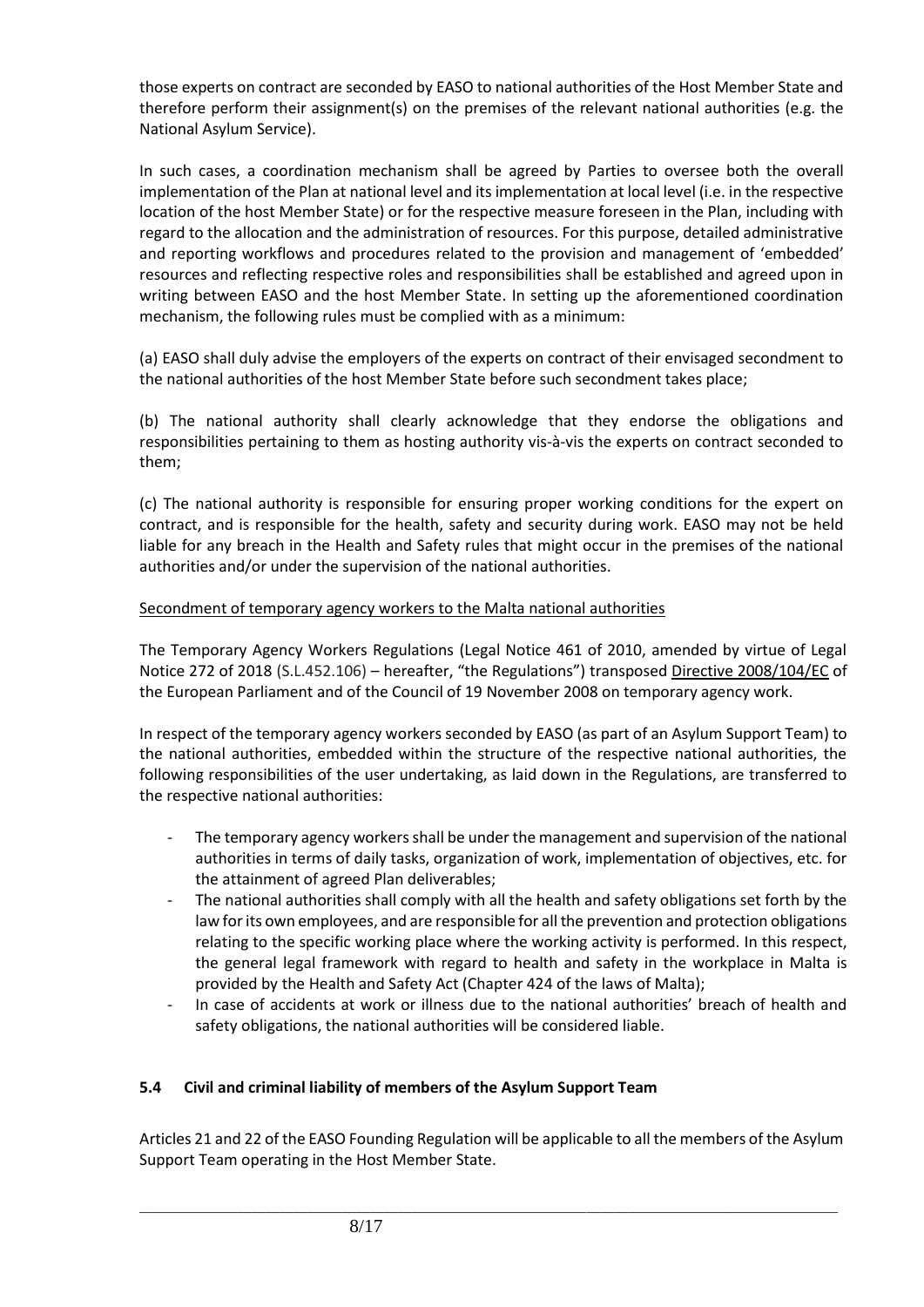Where Articles 21 and 22 of the EASO Founding Regulation shall apply directly to Member State experts, they shall apply *mutatis mutandis* to the other categories of resources made available for the Asylum Support Team as referenced in Section 5.2. of the Plan.

## **5.5 Acceptance of Deliverables**

EASO shall ensure quality control of agreed deliverables. Where applicable, steps shall be taken to document the Host Member State's formal acceptance of deliverables.

#### **5.6 Conditions for Deployment**

General rules and conditions for Asylum Support Teams' deployment, as well as special instructions for Asylum Support Team members (including databases that they are authorised to consult and the equipment that they may carry in the Host Member State and practical information concerning location of deployment and related workflows) are published on the following platforms, which Asylum Support Team members are obliged to consult:

- EASO Asylum Intervention Pool's National Contact Point platform (EASO AIP NCP);
- EASO Asylum Intervention Pool System (EAIPS)
- EASO country-specific online platforms. These platforms are made available to members of ASTs upon their deployment, allowing for preparation for deployment (in case of MS national experts) and daily implementation of their tasks;
- Relevant thematic pages of the EASO IDS concerning the asylum and reception system of the Host Member State, including information on relevant practices, legislation, case law and statistical background. The host Member State shall contribute to information concerning the asylum and reception system of the Host Member State, including information on relevant practices, legislation, case law and statistical background to be available on IDS for AST Teams.

The Host Member State and EASO will provide experts with information on the general state of play with regard to the procedure for international protection and reception system in the Host Member State and specific information about the state of play of the deliverables as necessary for the specific measures on a continuous basis. Specific Asylum Support Team deployment details are provided under each measure, where applicable.

# **5.7 Organisational and Operational Pre-Conditions**

Every effort shall be made by the different parties to provide a suitable working place for the expert(s) participating in the activities to implement the Plan.

EASO will provide the technical equipment required for the work of the Asylum Support Teams and will reimburse costs incurred by persons participating in the activities, according to the applicable EASO rules.

The Host Member State shall grant appropriate access rights for the Asylum Support Team members to all relevant databases and commits to provide the Asylum Support Teams with the required information and data in the context of this Plan.

EASO expects the establishment of International Protection Agency and resulting recruitments/onboarding of personnel to proceed as per the communicated recruitment plan.

The Host Member State and EASO shall designate an overall Plan Coordinator, as well as a specific Measure Coordinator for each measure stipulated in the Plan. The host member state will also facilitate the provision of appropriate working spaces.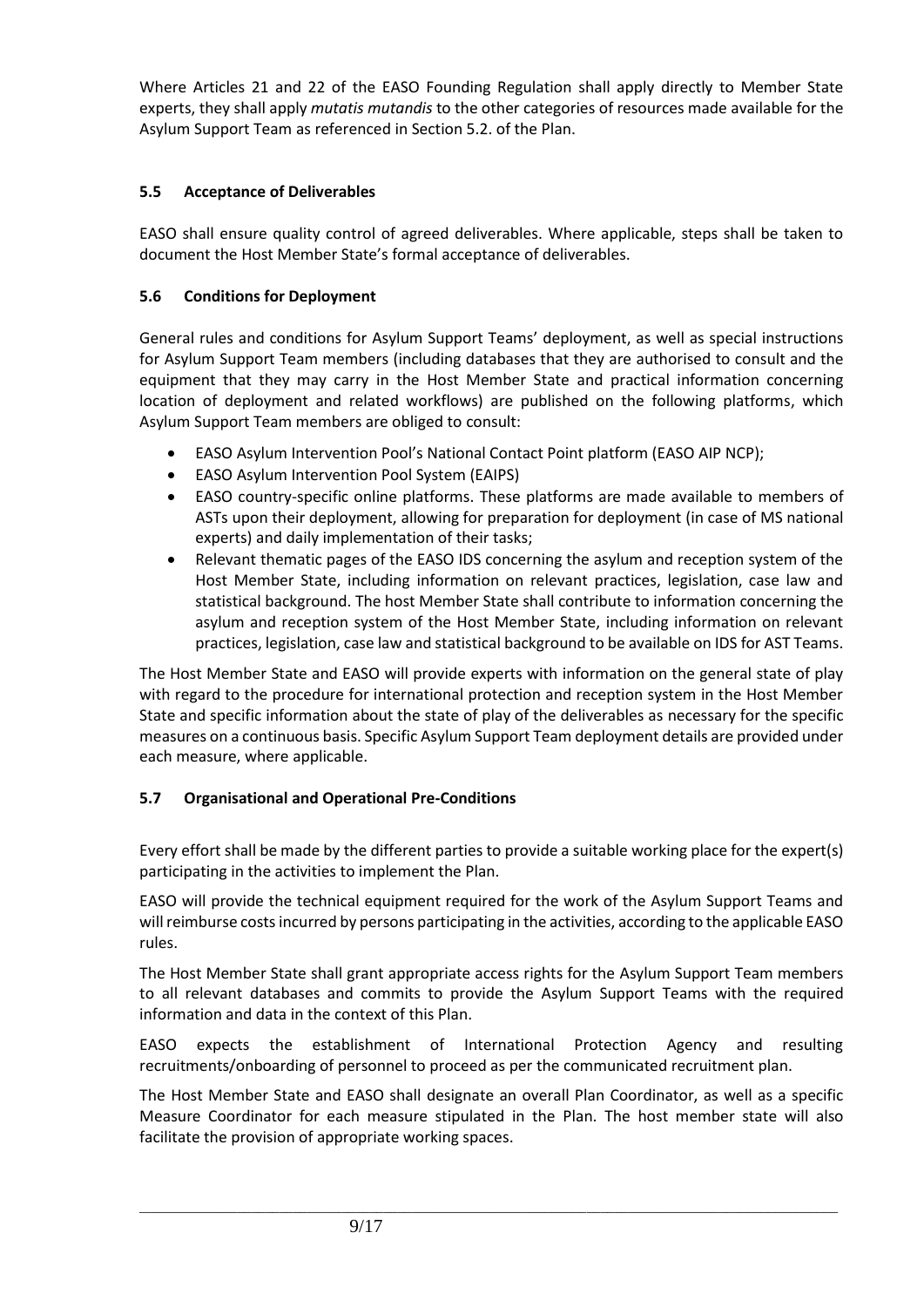As far as operationally feasible, and where relevant, the working files shall be made available by the Host Member State in English (unless otherwise agreed).

Minimum working and security conditions are considered as organisational pre-conditions.

The Host Member State shall provide EASO with information on the implementation of the Plan through timely input to the Early warning and Preparedness System and the delivery of tailored information on the execution of measures agreed in the Plan.

## **5.8 Communication**

The Executive Director shall designate the Union Contact Point under Article 20 of the EASO Regulation, who acts as an interface between EASO, the Host Member State, and the Asylum Support Team members. The Union Contact Point provides assistance, on behalf of EASO, on all issues relating to the conditions of deployment of the Asylum Support Teams, monitors the correct implementation of the Plan, and reports to EASO on all aspects of Asylum Support Teams' deployment.

Further, at the end of their deployment, Asylum Support Team members will provide a Final Report to EASO using the template available on the EASO COP Malta Operations Platform. Feedback from the deployed Asylum Support Team members shall be gathered on the completion of their deployment and prior to reimbursement of expenses.

During the implementation of this Plan, experts as well as other personnel deployed as part of Asylum Support Teams will be briefed regularly on current situational and operational developments to address challenges and identify improvements.

Particular attention shall be paid to the need to continuously develop, improve and make available EASO support tools. Should such need be identified or changed during the plan implementation, it shall be communicated to EASO for further consideration.

The Host Member State and the Union Contact Point will manage the exchange of information concerning the tasks under the Plan.

EASO will maintain close cooperation and communication with the relevant stakeholders. EASO will also provide information to its partners (i.e. the European Commission, concerned EU Agencies, and international organisations) about the operational activities, as appropriate and in line with EASO transparency and communication policies. The timing and content of communication with the media shall be agreed upon between EASO and the Host Member State.

Where relevant the two parties will facilitate media coverage to ensure a wider dissemination and visibility of results.

#### **5.9 Incident reporting**

Participants in EASO activities who have reason to believe that a violation of the Code of Conduct has occurred or is about to occur, are obliged to report the matter to the Executive Director of EASO and to the Host Member State Coordinator for the Plan via the appropriate [channel:](mailto:channel:%20%20%20operations@easo.europa.eu)  [operations@easo.europa.eu](mailto:channel:%20%20%20operations@easo.europa.eu). The incident is reported using the Incident Report Form (Annex II). Any incidents that may occur during the deployment of an expert in the Asylum Support Teams shall be reported through the same channels.

#### **5.10 Monitoring and Evaluation Framework**

EASO is implementing a structured Monitoring and Evaluation (M&E) methodology allowing evidencebased measurement of progress, corrective action-taking and reflective reviews.

In terms of monitoring, EASO is making use of a number of tools developed in order to collect input from the implementation of the Plan and to guarantee feedback in real time.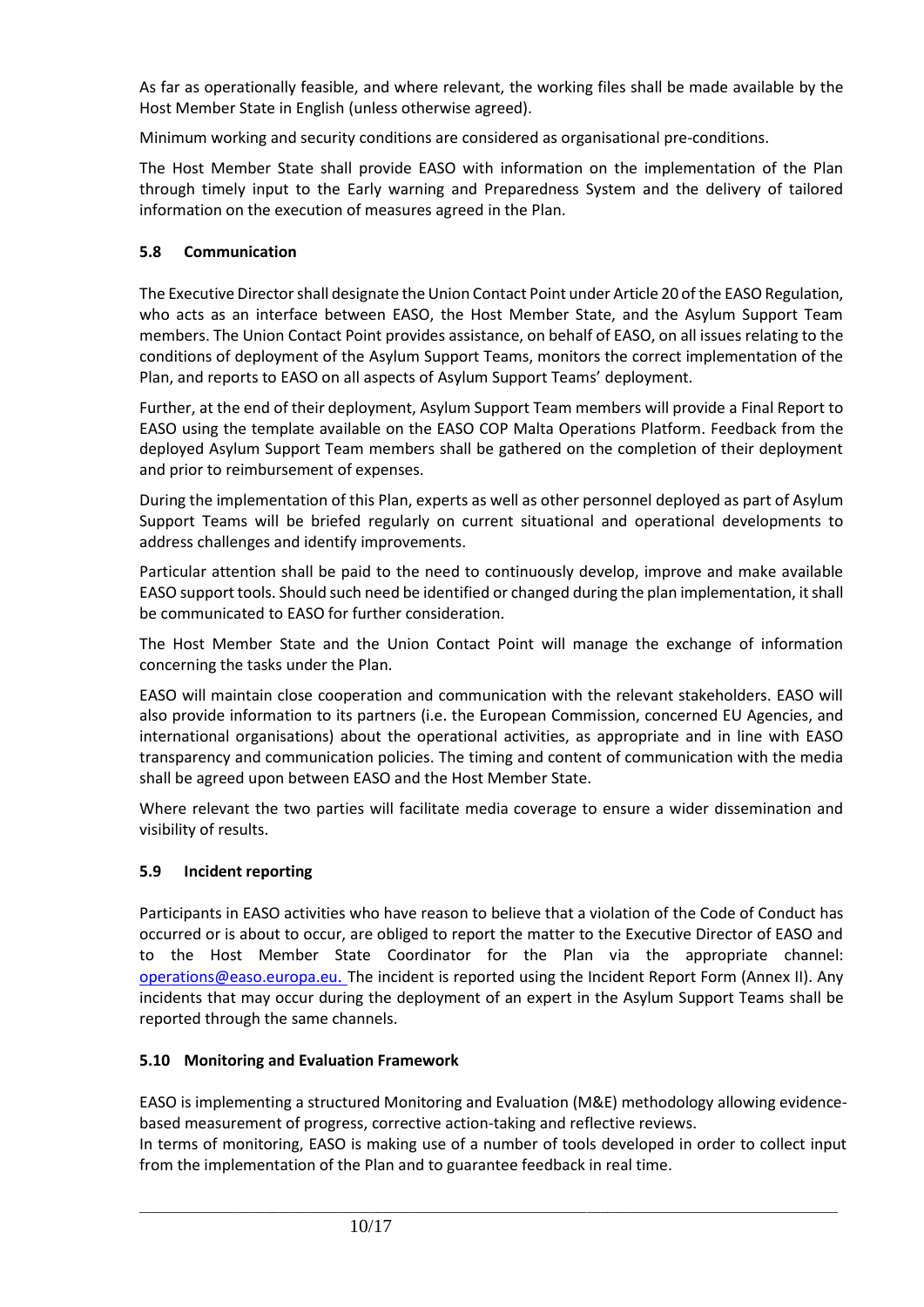Periodic or mid-term and final evaluations can be carried out in order to take stock of lessons learned and good practices. The evaluation(s) will be delivered within the European Commission's methodological guidelines for evaluations. They may be performed externally through engagement of evaluation specialist(s) or by EASO internally.

Monitoring and evaluation findings, as applicable, shall be shared with the Host Member State and communicated to the EASO governance structure (e.g. Management Board members and National Contact Points).

# **6 SECURITY**

EASO should apply the security principles of the Commission's security rules. Commission Decision 443/2013 on the security in the Commission defines, that security shall be based on the principles of legality, transparency, proportionality and accountability.

The safety and security of persons participating in EASO activities under the plan are under the overall legal framework of the host Member State and shall be provided by the respective authorities legally responsible and accountable for the public order and security and safety on the territory of that Member State.

EASO will endeavor to support the identification of required security and safety measures and the implementation of those that are under its remit, both legally and functionally, in close cooperation with the MS security responsible.

To that end:

- Standard security and safety requirements, identified herewith, should apply as a general rule;
- Specific security and safety requirements for the specific plan, to be identified jointly by EASO and the host Member State security responsible, should be established in an annex to this plan.
- The safety and security measures shall be identified jointly on a basis of field assessment visits.

#### **6.1 Standard security requirements**

The standard security and safety requirements are rather pertaining to elements to be present in the implementation of the plan, not to minimum security standards:

- Both the host Member state on one side and EASO on the other shall appoint a named security responsible, acting as a single point of contact for security matters for the operation, both at central and local level.
- The host Member State should ensure that the working conditions for the performance of the activities under the Plan are compliant with the national occupational health and safety norms and regulations;
- A pre-deployment briefing programme, drafted in close cooperation with the respective national authorities, focusing both on general security rules and awareness, as well as on specific security aspects for each deployment will be provided. With regards to the decentralised nature of deployments, the use of e-learning and other distance-based training techniques should be considered.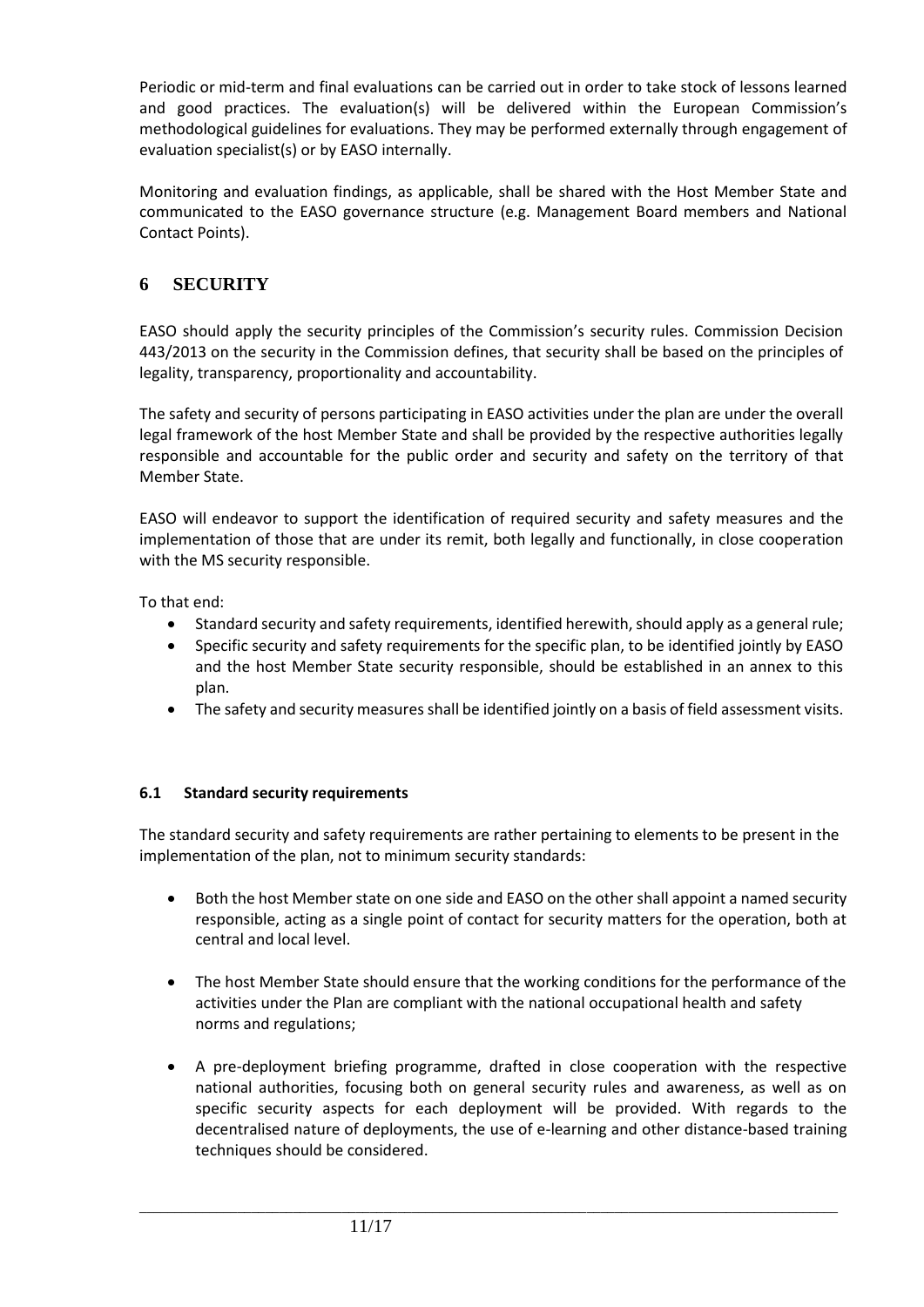- Emergency (evacuation) plan. Certain operational activities, such as hotspots, require that staff shall have clear guidance and training on how to evacuate quickly in case of emergencies. In a more general context, there could be a need to evacuate from the operational area as well. A security responsible should maintain updated information on the availability of evacuation plans and routes.
- Communication tools. As considered relevant by the EASO Security sector, EASO operational staff should have access to independent radio communication equipment. If possible, to the equipment should be interoperable with the local law enforcement in charge of the security of the operation.
- Security of information. Sensitive non-classified and classified information should be protected adequately. EASO security responsible should be involved in supporting the proper classification of relevant information
- Security of IT and communication equipment EASO IT equipment is adequately prepared to protect the information level it has been foreseen to process.
- Personal security behavior should be included in the pre-deployment training, led by operational teams and performed for the experts during the first days of arrival to the operational area. This may refer to the EASO code of conduct as well.
- Reporting security incidents from the operational area to the EASO HQ is essential to ensure an overview of the overall security management is maintained.

## **6.2 Specific security requirements**

• Specific security and safety requirements for the implementation of the Plan shall be defined on the basis of a pre-deployment security assessment visit with the aim of identification of specific potential risks, identification of mitigation measures and communication of those measures to the MS and involved stakeholders, prior to the deployment.

#### **6.3 Suspension of operational activities on security and safety grounds**

EASO reserves the right to suspend operational activities on the basis of current risk assessment, while keeping informed the host Member State on the findings and identified mitigating measures required for resumption.

# **7 SPECIFIC PROVISIONS**

# **7.1 Cooperation with the European Commission**

All activities under this Plan will be closely coordinated with the Host Member State and with the steady support of the European Commission.

#### **7.2 Cooperation with UNHCR**

In accordance with Article 50 of the EASO Regulation, EASO aims at a coherent and complementary continuation of the fruitful cooperation with UNHCR. The Union Contact Point will liaise with the UNHCR office in the Host Member State for a continuous cooperation and coordination of practical activities agreed with the Host Member State under the current Plan.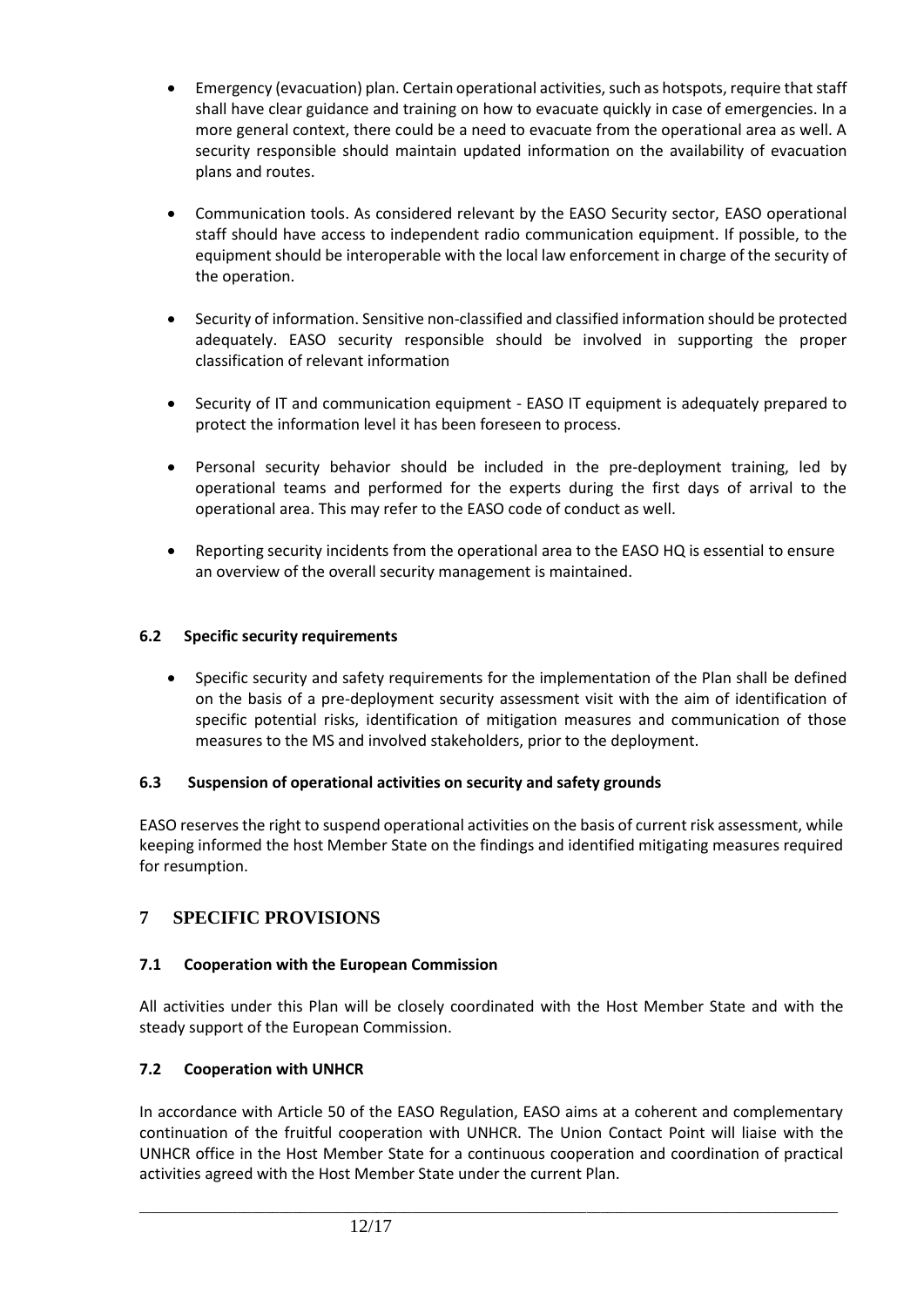#### **7.3 Cooperation with IOM**

In accordance with Article 52 of the EASO Regulation, in July 2019 EASO signed a working arrangement with IOM to establish a cooperation framework covering the relevant areas of common work and interest setting objectives and principles of such cooperation. Therefore, the Union Contact Point will liaise with the IOM office in the Host Member State for a continuous cooperation and coordination of practical activities agreed with the Host Member State under the current Plan and in accordance with the working arrangement.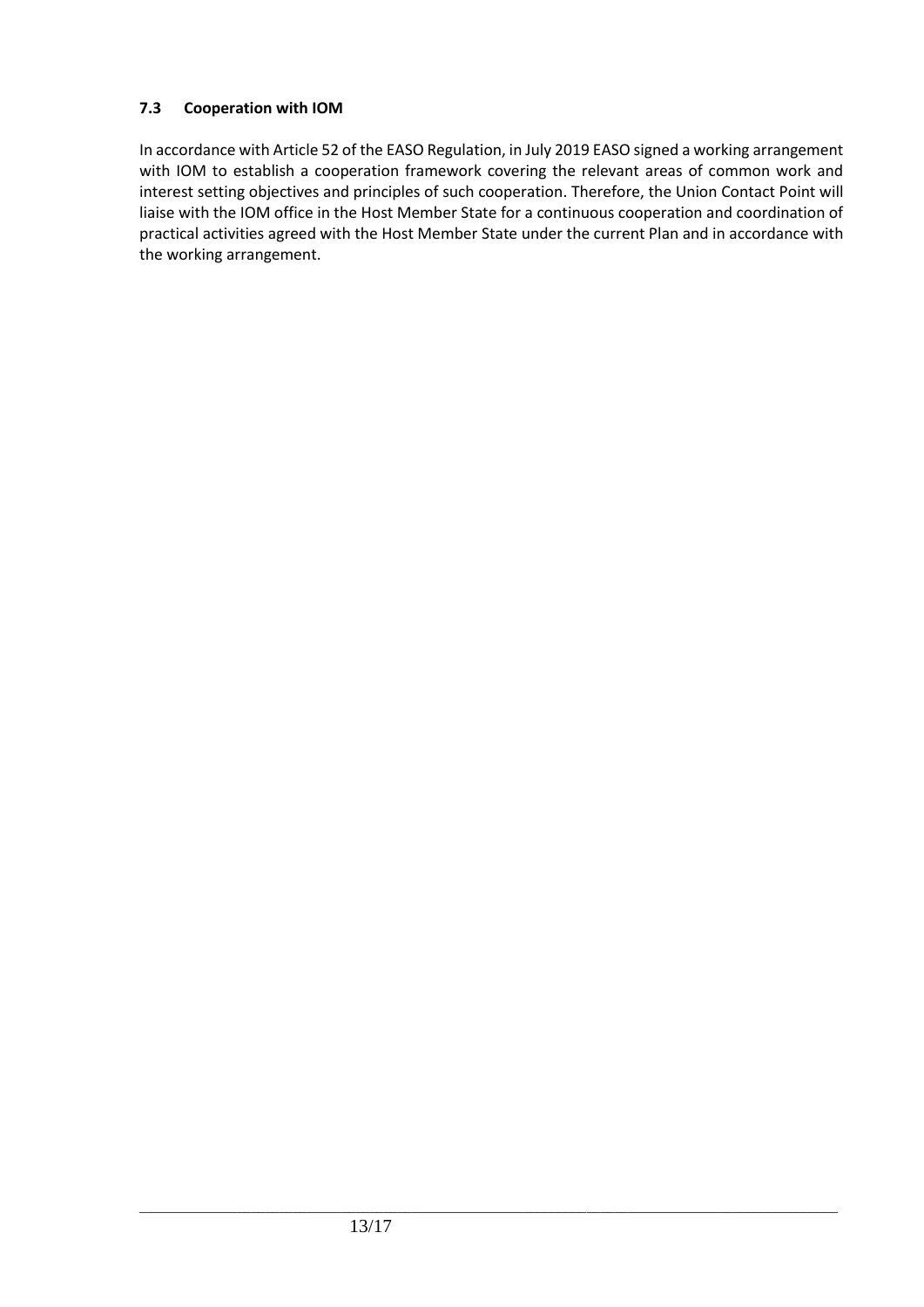**Measure MT 1.0: Improved access to asylum procedure in Malta and increased capacity to manage the asylum backlog at first instance determination**

| <b>Responsible Authorities</b> | <b>International Protection Agency</b><br>$\bullet$                                                                                                                                                                                                                                                                                                                                                                                                                                                                                                                                                                                                                                                                                                                                                                                                                                                                                                                                                                                                                                                                                                                                                                                                                                                                                                                                                                                              |
|--------------------------------|--------------------------------------------------------------------------------------------------------------------------------------------------------------------------------------------------------------------------------------------------------------------------------------------------------------------------------------------------------------------------------------------------------------------------------------------------------------------------------------------------------------------------------------------------------------------------------------------------------------------------------------------------------------------------------------------------------------------------------------------------------------------------------------------------------------------------------------------------------------------------------------------------------------------------------------------------------------------------------------------------------------------------------------------------------------------------------------------------------------------------------------------------------------------------------------------------------------------------------------------------------------------------------------------------------------------------------------------------------------------------------------------------------------------------------------------------|
| <b>Partner Authorities</b>     | <b>MHSE</b><br>$\bullet$<br><b>AWAS</b><br>$\bullet$<br><b>Detention Service</b>                                                                                                                                                                                                                                                                                                                                                                                                                                                                                                                                                                                                                                                                                                                                                                                                                                                                                                                                                                                                                                                                                                                                                                                                                                                                                                                                                                 |
| <b>Pre-Conditions</b>          | The Maltese authorities appoint a measure coordinator and focal<br>$\bullet$<br>points to liaise with EASO and ensure effective operational<br>coordination, implementation and monitoring.<br>MT will provide appropriate working space to EASO ASTs.<br>$\bullet$<br>Availability of office and workstations will determine the scale of<br>the EASO deployments.<br>MT will ensure that the medical check proceedings will have been<br>٠<br>concluded before the third country nationals can start registration<br>procedures<br>MT will provide access to the relevant database(s), or relevant<br>parts of the database, as required for the completion of this<br>measure, to EASO ASTs<br>Where necessary, joint standard operating procedures are<br>established and regular coordination meetings are held between<br>concerned representatives of the responsible authorities and<br>EASO to mainstream the collaboration<br>EASO will maintain the number of caseworkers onboarded by the<br>end of 2020 as it is necessary in order to reduce the existing<br>backlog at first instance. It should be matched by an increase of<br>the IPA caseworkers early in 2021 to achieve a sustainable national<br>capacity to timely process asylum applications;<br>A bi-directional data sharing agreement is in place between EASO<br>$\bullet$<br>and the Maltese authorities in order to measure the impact of<br>EASO's intervention. |
| <b>Outputs</b>                 | Information provision package, covering the various procedural<br>steps, with simple and clear content, appropriate for the age and<br>level of understanding of the applicants, in a language that the<br>applicant is reasonably supposed to understand and appropriate<br>dissemination tools (activity strongly linked with the similar output<br>under measure MT2, both outputs will be developed in<br>coordination with both stakeholders);<br>Registration of applications for international protection, as well as<br>registration of applications in the implementation of the technical<br>SOPs arising from the Malta Declaration <sup>8</sup> ;<br>Timely screening of vulnerable cases and referral to the relevant<br>Maltese authorities;                                                                                                                                                                                                                                                                                                                                                                                                                                                                                                                                                                                                                                                                                       |

\_\_\_\_\_\_\_\_\_\_\_\_\_\_\_\_\_\_\_\_\_\_\_\_\_\_\_\_\_\_\_\_\_\_\_\_\_\_\_\_\_\_\_\_\_\_\_\_\_\_\_\_\_\_\_\_\_\_\_\_\_\_\_\_\_\_\_\_\_\_\_\_\_\_\_\_\_\_\_\_\_\_\_\_\_\_\_\_\_\_\_\_\_\_\_\_\_\_\_\_ <sup>8</sup> Standard Operating Procedures prepared by COM and adopted as a follow up of the Malta Declaration [\(https://www.consilium.europa.eu/en/press/press-releases/2017/02/03/malta-declaration/\)](https://www.consilium.europa.eu/en/press/press-releases/2017/02/03/malta-declaration/)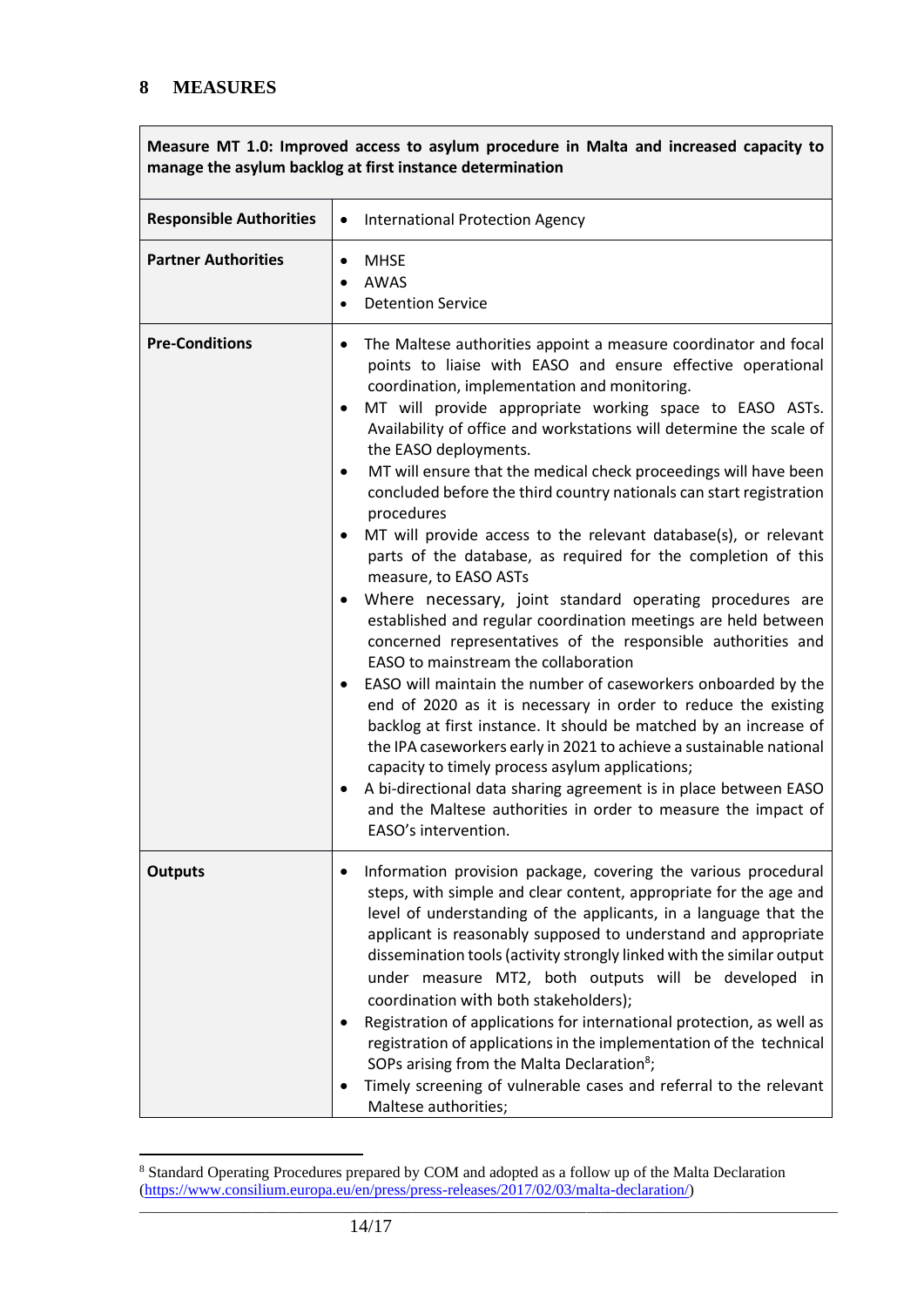|                               | Handling of regular Dublin procedure cases and Dublin procedure<br>$\bullet$<br>cases in the implementation of the technical SOPs arising from the<br>Malta Declaration;<br>Personal interviews in the individual asylum determination<br>$\bullet$<br>procedure;<br>Evaluation reports to support IPA asylum decision making<br>processes;<br>Support the creation of the IPA Quality Control Unit and an IPA<br>$\bullet$<br>asylum quality assurance mechanism;<br>Support the establishment of the IPA COI Unit and support with<br>$\bullet$<br>COI Helpdesk;<br>Update and/or development of guidelines, guidance and practical<br>$\bullet$<br>tools, when necessary;<br>IT practical tools development is supported.                                                                                                                                                                                                                                                                                                                                                                                                                                                                                                                                                                                                                                                                                                                                                                                                                                                                                                                                                                                                                                    |
|-------------------------------|-----------------------------------------------------------------------------------------------------------------------------------------------------------------------------------------------------------------------------------------------------------------------------------------------------------------------------------------------------------------------------------------------------------------------------------------------------------------------------------------------------------------------------------------------------------------------------------------------------------------------------------------------------------------------------------------------------------------------------------------------------------------------------------------------------------------------------------------------------------------------------------------------------------------------------------------------------------------------------------------------------------------------------------------------------------------------------------------------------------------------------------------------------------------------------------------------------------------------------------------------------------------------------------------------------------------------------------------------------------------------------------------------------------------------------------------------------------------------------------------------------------------------------------------------------------------------------------------------------------------------------------------------------------------------------------------------------------------------------------------------------------------|
| Description of the<br>actions | Support the creation of an information provision package and of<br>$\bullet$<br>the appropriate dissemination tools;<br>Support with screening and referral of vulnerable cases;<br>$\bullet$<br>Support with document analysis in the asylum procedure first<br>$\bullet$<br>instance processes;<br>Support the asylum procedure first instance processes<br>registration, Dublin procedure, personal interview, drafting of<br>evaluation reports - to improve access to the asylum procedure,<br>decrease the processing period at first instance and reduce the<br>existing backlog of at least 50% <sup>89</sup> . In 2021 it is planned to maintain<br>the number of EASO caseworkers reached by the end of 2020.<br>EASO will support IPA to ensure increase caseload can be managed<br>in terms of quality and productivity.<br>Support the registration, screening, drafting of the relocation<br>$\bullet$<br>distribution list and the file processing as per the non-binding SOPs;<br>Support the creation of the Quality Control Unit and of an asylum<br>procedure quality control mechanism as well as relevant<br>guidance/SOPs;<br>Support the creation of the COI Unit through the set-up of the<br>organisational mandate, objectives as well as<br>relevant<br>guidance/SOP;<br>Support the digitalisation of the existing paper based individual<br>asylum files;<br>Development of business case for a case management system for<br>$\bullet$<br>IPA and AWAS;<br>Development and testing of tools as needed;<br>$\bullet$<br>Support with face to face and remote interpretation;<br>$\bullet$<br>Training of Maltese relevant officers, members of EASO Asylum<br>$\bullet$<br>Support Teams, as well as the interpreters as required. |
| <b>Inputs</b>                 | 10 registration personnel to operate in IPA working locations (e.g.<br>IPA HQ, SAFI Barracks, M.I.R.C.), complemented by up to 2 MS<br>experts / January to December 2021<br>10 clerical personnel to operate in IPA HQ / as of the<br>operationalisation of the IPA new HQ until completion of the<br>workflow                                                                                                                                                                                                                                                                                                                                                                                                                                                                                                                                                                                                                                                                                                                                                                                                                                                                                                                                                                                                                                                                                                                                                                                                                                                                                                                                                                                                                                                 |

<sup>9</sup> Subject to reinforcement according to the recruitment plan of IPA in the first quarter of 2021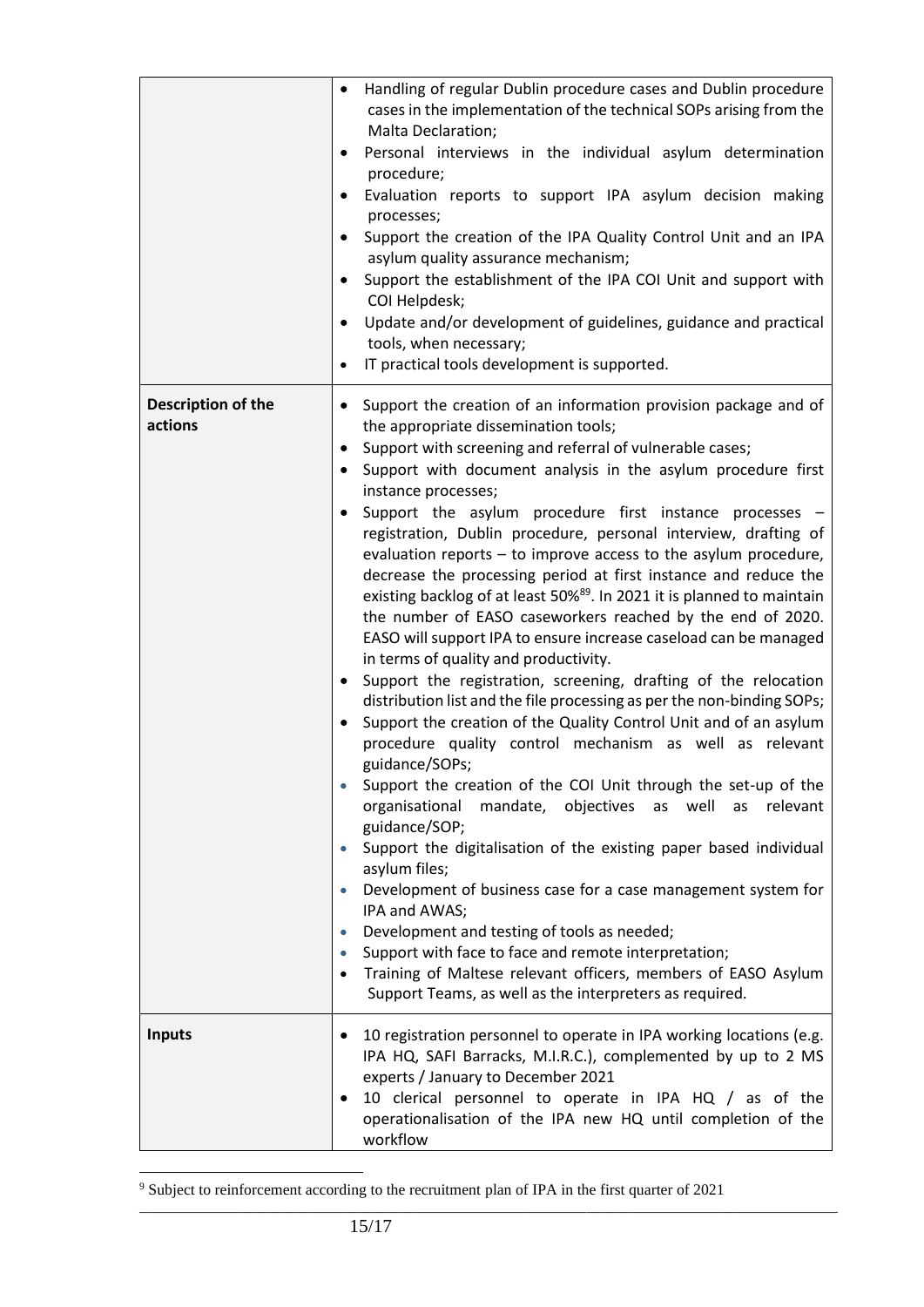| December 2021<br>1 document analysis MS expert<br>$\bullet$<br>Barracks, M.I.R.C.) / January to December 2021<br>Barracks, M.I.R.C.) / January to December 2021<br>December 2021<br>December 2021<br>$\bullet$<br>December 2021 | • 2 flow management support officers to operate in IPA working<br>locations (e.g. IPA HQ, SAFI Barracks, M.I.R.C.) / January to<br>15 caseworkers to work in IPA working locations (e.g. IPA HQ, SAFI<br>3 team leaders to work in IPA working locations (e.g. IPA HQ, SAFI<br>Up to 5 MS experts to complement the caseworkers/team leaders<br>depending on operational needs to work in IPA working locations<br>(e.g. IPA HQ, SAFI Barracks, M.I.R.C.) / January to December 2021<br>2 Dublin assistants to operate in the MT Dublin Unit / January to<br>2 quality assurance support officers to work in IPA HQ / January to<br>2 COI researchers to work in IPA HQ / January to December<br>2021Interpreters (physical and remote interpretation) / January to |
|---------------------------------------------------------------------------------------------------------------------------------------------------------------------------------------------------------------------------------|---------------------------------------------------------------------------------------------------------------------------------------------------------------------------------------------------------------------------------------------------------------------------------------------------------------------------------------------------------------------------------------------------------------------------------------------------------------------------------------------------------------------------------------------------------------------------------------------------------------------------------------------------------------------------------------------------------------------------------------------------------------------|
|---------------------------------------------------------------------------------------------------------------------------------------------------------------------------------------------------------------------------------|---------------------------------------------------------------------------------------------------------------------------------------------------------------------------------------------------------------------------------------------------------------------------------------------------------------------------------------------------------------------------------------------------------------------------------------------------------------------------------------------------------------------------------------------------------------------------------------------------------------------------------------------------------------------------------------------------------------------------------------------------------------------|

| Measure MT 2.0: Enhanced capacity to implement reception standards in line with CEAS |                                                                                                                                                                                                                                                                                                                                                                                                                                                                                                                                                                                                                                                                                                                                                                                                                                                                                                                                                                                                                                                                                                                                                     |  |
|--------------------------------------------------------------------------------------|-----------------------------------------------------------------------------------------------------------------------------------------------------------------------------------------------------------------------------------------------------------------------------------------------------------------------------------------------------------------------------------------------------------------------------------------------------------------------------------------------------------------------------------------------------------------------------------------------------------------------------------------------------------------------------------------------------------------------------------------------------------------------------------------------------------------------------------------------------------------------------------------------------------------------------------------------------------------------------------------------------------------------------------------------------------------------------------------------------------------------------------------------------|--|
| <b>Responsible Authorities</b>                                                       | Agency for the Welfare of Asylum Seekers<br>$\bullet$                                                                                                                                                                                                                                                                                                                                                                                                                                                                                                                                                                                                                                                                                                                                                                                                                                                                                                                                                                                                                                                                                               |  |
| <b>Partner Authorities</b>                                                           | <b>MHSE</b><br><b>IPA</b><br>$\bullet$<br><b>Detention Service</b><br>$\bullet$                                                                                                                                                                                                                                                                                                                                                                                                                                                                                                                                                                                                                                                                                                                                                                                                                                                                                                                                                                                                                                                                     |  |
| <b>Pre-Conditions</b>                                                                | The Maltese authorities appoint a measure coordinator and focal<br>points to liaise with EASO and ensure effective operational<br>coordination, implementation and monitoring.<br>MT will provide appropriate working space to EASO ASTs.<br>Availability of office and workstations will determine the scale of<br>the EASO deployments.<br>MT will ensure that the medical check proceedings will have been<br>$\bullet$<br>concluded before the third country nationals would meet EASO<br>ASTs in any of the support activities foreseen underneath<br>MT will provide access to the relevant database(s), or relevant<br>$\bullet$<br>parts of the database, as required for the completion of this<br>measure, to EASO ASTs<br>Where necessary, joint standard operating procedures are<br>$\bullet$<br>established, and regular coordination meetings are held between<br>concerned representatives of the responsible authorities and EASO<br>to mainstream the collaboration;<br>A bi-directional data sharing agreement is in place between EASO<br>and the Maltese authorities in order to measure the impact of<br>EASO's intervention. |  |
| <b>Outputs</b>                                                                       | Information provision package, covering the various procedural<br>٠<br>steps, with simple and clear content, appropriate for the age and<br>level of understanding of the applicants, in a language that the<br>applicant is reasonably supposed to understand and appropriate<br>dissemination tools (activity strongly linked with the similar output                                                                                                                                                                                                                                                                                                                                                                                                                                                                                                                                                                                                                                                                                                                                                                                             |  |